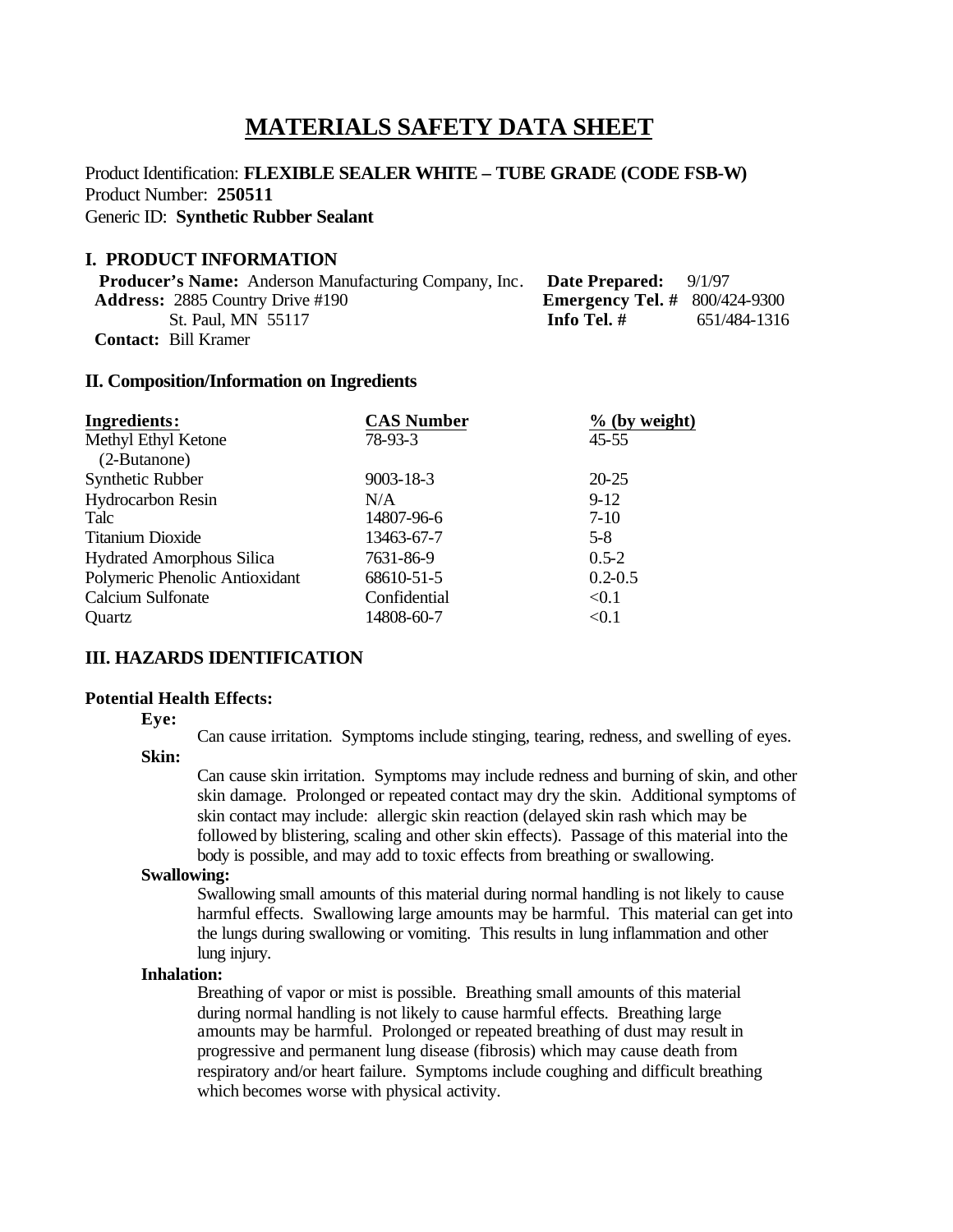#### **Symptoms of Exposure:**

Signs and symptoms of exposure to this material through breathing, swallowing, and/or passage of the material through the skin may include: stomach or intestinal upset (nausea, vomiting, diarrhea), irritation (nose, throat, airways), central nervous system depression (dizziness, drowsiness, weakness, fatigue, nausea, headache, unconsciousness), and death.

## **Target Organ Effects:**

Based on animal studies, exposure to methyl ethyl ketone (MEK) increases the onset of peripheral neuropathy caused by exposure to Methyl butyl ketone (MBK), and/or n-hexane, and/or ethyl butyl ketone. MEK alone has not been shown to cause peripheral neuropathy. Overexposure to this material (or its components) has been suggested as a cause of the following effects in laboratory animals: liver abnormalities, kidney damage, and brain damage. Overexposure to this material (or its components) has been suggested as a cause of the following effects in humans: liver abnormalities, eye damage, and kidney damage.

# **Developmental Information:** No data

**Cancer Information:** No data

### **Other Health Effects:** No data

**Primary Routes of Entry:** Inhalation, Skin absorption and Skin Contact

## **IV. FIRST AID MEASURES**

#### **Eyes:**

If symptoms develop, immediately move individual away from exposure and into fresh air. Flush eyes gently with plenty of water for at least 15 minutes while holding eyelids apart; seek medical attention.

### **Skin:**

Remove contaminated clothing. Wash exposed area with soap and water. If symptoms persist, seek medical attention. Launder clothing before reuse.

#### **Swallowing:**

Seek medical attention. If individual is drowsy or unconscious, do not give anything by mouth; place individual on the left side with head down. Contact a physician, medical facility, or poison control center for advice about whether to induce vomiting. If possible, do not leave individual unattended.

#### **Inhalation:**

If symptoms develop, move individual away from exposure and into fresh air. If symptoms Persist, seek medical attention. If breathing is difficult, administer oxygen. Keep person Warm and quiet; seek immediate medical attention.

## **Note to Physicians:**

This material is an aspiration hazard. Potential danger from aspiration must be Weighed against possible oral toxicity (See section  $3$  – swallowing) when deciding Whether to induce vomiting. Preexisting disorders of the following organs (or organ Systems) may be aggravated by exposure to this material: skin, lung (e.g. asthma-like Conditions), liver, kidney, central nervous system, eye.

#### **V. FIRE FIGHTING MEASURES**

## **Flash Point:**

24 F (-4 C) TCC

**Explosive Limit:** (for component) Lower 2.0 Upper 11.5

## **Autoignition Temperature:** No data

## **Hazardous Products of Combustion:**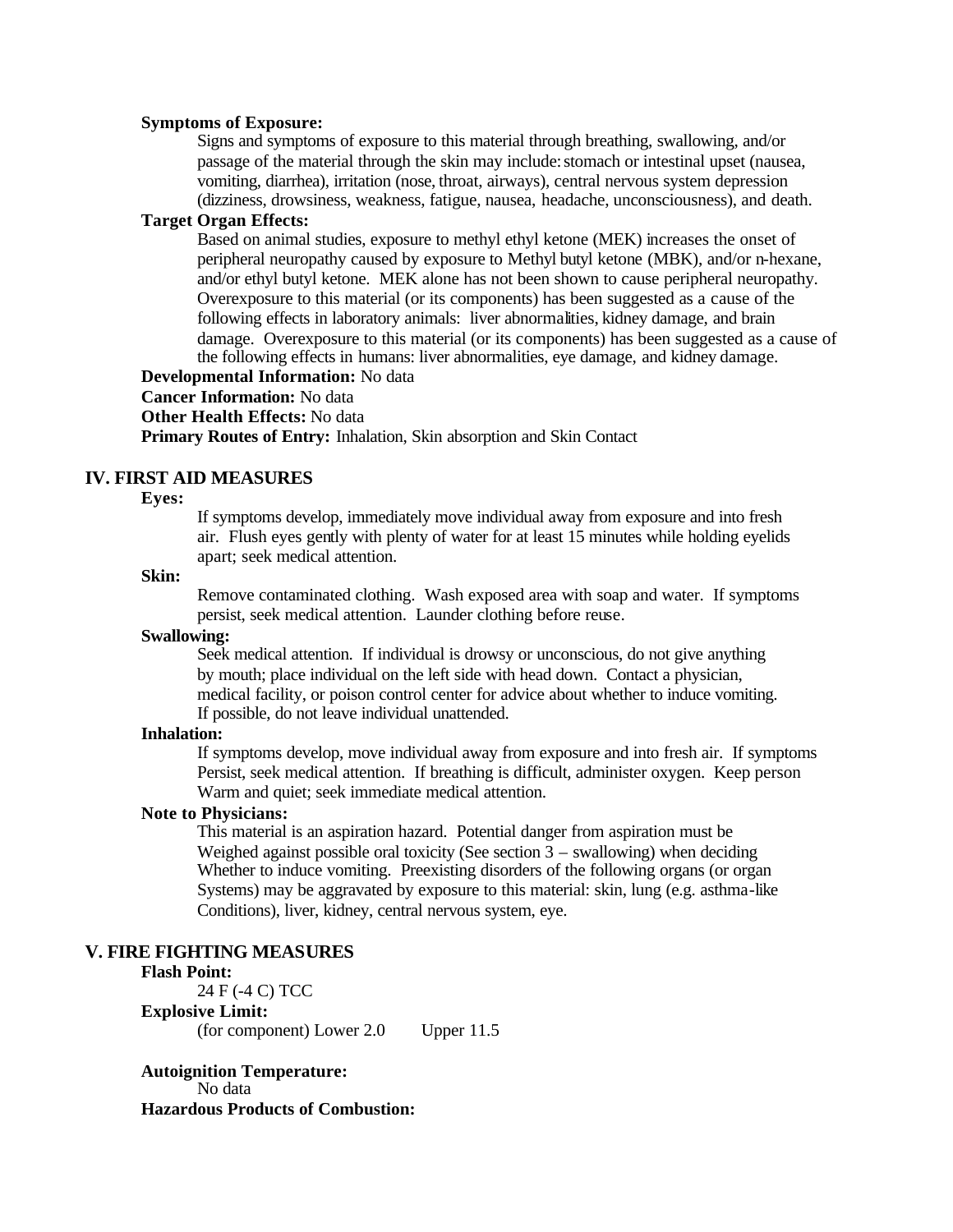May form: carbon dioxide and carbon monoxide, various hydrocarbons

#### **Fire and Explosion Hazards:**

Vapors are heavier than air and may travel along the ground or may be moved by ventilation and ignited by pilot lights, other flames, sparks, heaters, smoking, electric motors, static discharge, or other ignition sources at locations distant from material handling point. Never use welding or cutting torch on or near drum (even empty) because product (even just residue) can ignite explosively.

## **Extinguishing Media:**

Regular foam, water fog, carbon dioxide, dry chemical

## **Fire Fighting Instructions:**

wear a self-contained breathing apparatus with a full facepiece operate in the positive pressure demand mode with appropriate turn-out gear and chemical resistant personal protective equipment. Refer to the personal protective equipment section of this MSDS.

#### **NFPA Rating:**

Not determined

## **VI. ACCIDENTAL RELEASE MEASURES**

#### **Small Spill:**

Absorb liquid on vermiculite, floor absorbent, or other absorbent material and transfer to hood. Eliminate all sources of ignition such as flare, flames (including pilot lights) and electrical sparks.

## **Large Spill:**

Eliminate all ignition sources (flares, flames, including pilot lights, electrical sparks). Persons not wearing protective equipment should be excluded from the area of spill until clean-up has been completed. Stop spill at source. Prevent from entering drains, sewers, streams or other bodies of water. Prevent from spreading. If runoff occurs, notify authorities as required. Pump or vacuum transfer spilled product to clean containers for recovery. Absorb unrecoverable product. Transfer contaminated absorbent soil and other materials to containers for disposal.

## **VII. HANDLING AND STORAGE**

### **Handling:**

Containers of this material may be hazardous when emptied. Since emptied containers retain product residues (vapor, liquid, and/or solid), all hazard precautions given in the data sheet must be observed. All five-gallon pails and larger metal containers, including tank cars and tank trucks, should be grounded and/or bonded when material is transferred.

## **VIII. EXPOSURE CONTROLS/PERSONAL PROTECTION**

#### **Eye Protection:**

Chemical splash goggles in compliance with OSHA regulations are advised; however, OSHA Regulations also permit other types of safety glasses. Consult your safety representative.

## **Skin Protection:**

Wear resistant gloves (consult your safety equipment supplier). To prevent repeated or prolonged Skin contact, wear impervious clothing and boots.

#### **Respiratory Precautions:**

If workplace exposure limits of product or any component is exceeded (see exposure guidelines), A NIOSH/MSHA approved air supplied respirator is advised in absence of proper environmental Control. OSHA regulations also permit other NIOSH/MSHA respirators (negative pressure type) Under specified conditions (see your industrial hygienist). Engineering or administrative controls Should be implemented to reduce exposure.

#### **Engineering Controls:**

Provide sufficient mechanical (general and/or local exhaust) ventilation to maintain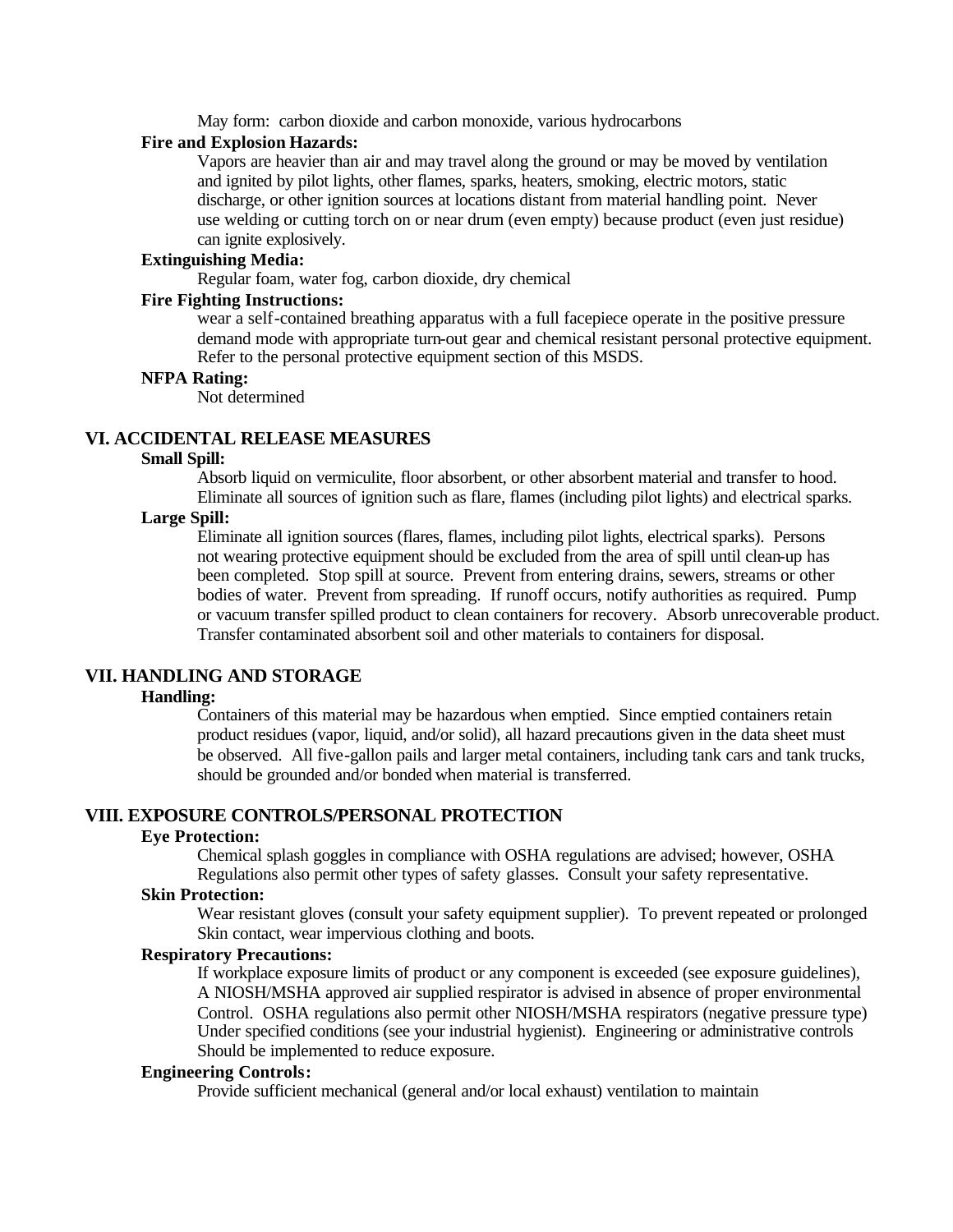Exposure below TLVs. **Exposure Guidelines:**

#### **Component:**

Methyl Ethyl Ketone (78-93-3) OSHA VPEL 200 ppm – TWA OSHA VPEL 300 ppm – STEL ACGIH TLV 200 ppm – TWA ACGIH TLV 300 ppm – STEL

Nitrile Rubber (9003-18-3) No exposure limits established

Hydrocarbon Resin (N/A) No exposure limits established

Talc (14807-96-6) OSHA VPEL 2mg/m3 – TWA respirable dust ACGIH TLV 2mg/m3 – TWA respirable dust, as talc

Titanium Dioxide (13463-67-7) OSHA PEL 15mg/m3 – TWA total dust ACGIH TLV 10mg/m3 – TWA total dust

Hydrated Amorphous Silica (7631-86-9) OSHA VPEL 6mg/m3 – TWA ACGIH TLV 10mg/m3 – TWA total ACGIH TLV 3mg/m3 – TWA respirable nuisance

Quartz (14808-60-7) OSHA VPEL 0.1mg/m3 – TWA respirable dust ACGIH TLV 0.1mg/m3 – TWA (this TLV is for the respirable fraction of dust)

## **IX. PHYSICAL AND CHEMICAL PROPERTIES**

#### **Boiling Point:**

(for component)  $175$  F (79 C) at 760 mmHg **Vapor Pressure:** (for product) 71 mmHg at 68 F **Specific Vapor Density:** 2.5 at air  $= 1$ **Specific Gravity:** 1.00 at 77 F **Liquid Density:** 8.4 lbs/gal at 74 F **Percent Volatiles:** 55% **Evaporation Rate:** Slower than ethyl ether **Appearance:** White colored liquid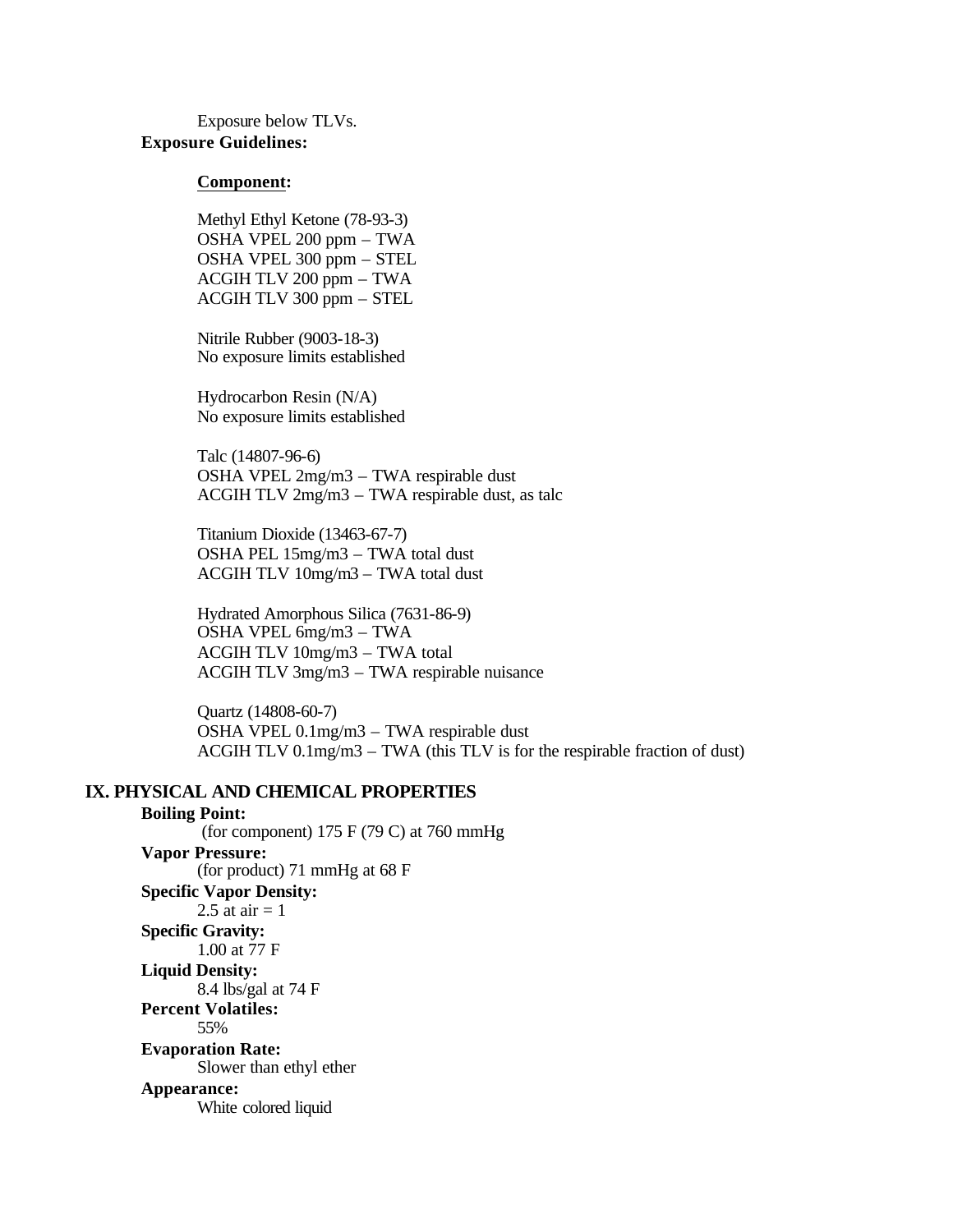**State:**

Liquid

**Physical Form:**

No data **Color:**

White Colored syrup

## **Odor:**

No data

#### **pH:**

Not applicable

## **X. STABILITY AND REACTIVITY**

# **Hazardous Polymerization:**

Product will not undergo hazardous polymerization

## **Hazardous Decomposition:**

May form: carbon dioxide and carbon monoxide, various hydrocarbons

## **Chemical Stability:**

Stable

# **Incompatibility:**

Avoid contact with: strong alkalies, strong mineral acids, and strong oxidizing agents

# **XI. TOXICOLOGICAL INFORMATION**

No data

# **XII. ECOLOGICAL INFORMATION**

No data

## **XIII. DISPOSAL INFORMATION**

## **Waste Management Information:**

Destroy by liquid incineration in accordance with applicable regulations.

## **XIV. TRANSPORT INFORMATION**

**DOT Information – 49 CFR 172.101 DOT Description:** Adhesives, 3, UN1133, III **Container/Mode:** 55 gal drum/truck package **NOS Component:**

None

## **RQ (Reportable Quantity) – 49 CFR 172.101**

Product Quantity (lbs) Component

9091 Ethyl Methyl Ketone

# **XV. REGULATORY INFORMATION**

**US Federal Regulations TSCA (Toxic Substances Control Act) Status:** TSCA (United States) The intentional ingredients of this product are listed **CERLA RQ – 40 CFR 302.4(a)** Component RQ (lbs)